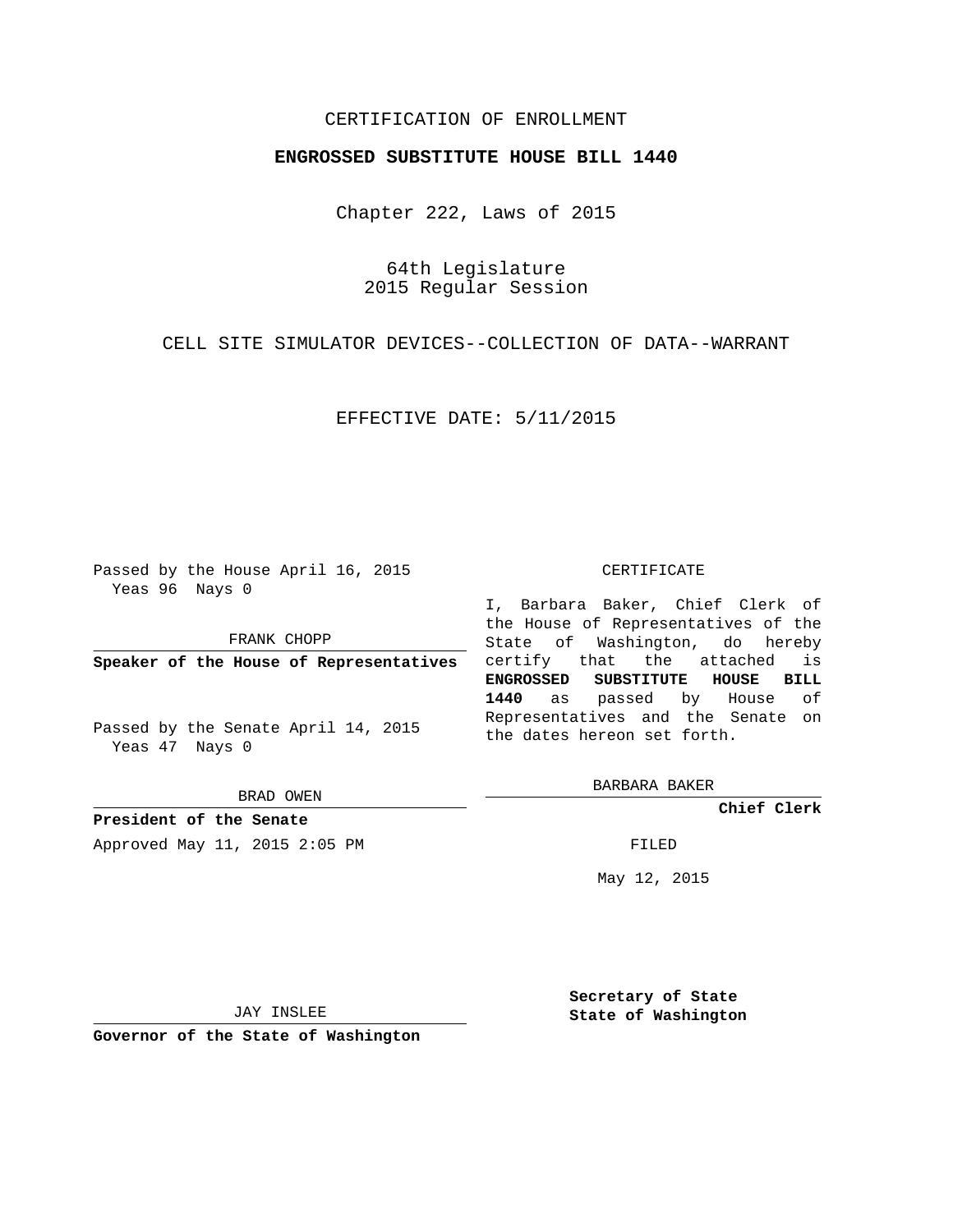## **ENGROSSED SUBSTITUTE HOUSE BILL 1440**

AS AMENDED BY THE SENATE

Passed Legislature - 2015 Regular Session

# **State of Washington 64th Legislature 2015 Regular Session**

**By** House Public Safety (originally sponsored by Representatives Taylor, Goodman, Pollet, Scott, Condotta, Shea, G. Hunt, Young, Moscoso, Smith, Ryu, Jinkins, Magendanz, Farrell, and McCaslin)

READ FIRST TIME 02/17/15.

1 AN ACT Relating to prohibiting the use of a cell site simulator 2 device without a warrant; amending RCW 9.73.260; adding a new section 3 to chapter 9.73 RCW; and declaring an emergency.

4 BE IT ENACTED BY THE LEGISLATURE OF THE STATE OF WASHINGTON:

5 NEW SECTION. **Sec. 1.** A new section is added to chapter 9.73 RCW to read as follows:6

 The state and its political subdivisions shall not, by means of a cell site simulator device, collect or use a person's electronic data or metadata without (1) that person's informed consent, (2) a warrant, based upon probable cause, that describes with particularity the person, place, or thing to be searched or seized, or (3) acting in accordance with a legally recognized exception to the warrant 13 requirements.

14 **Sec. 2.** RCW 9.73.260 and 1998 c 217 s 1 are each amended to read 15 as follows:

16 (1) As used in this section:

 (a) "Wire communication" means any aural transfer made in whole or in part through the use of facilities for the transmission of communications by the aid of wire, cable, or other like connection between the point of origin and the point of reception, including the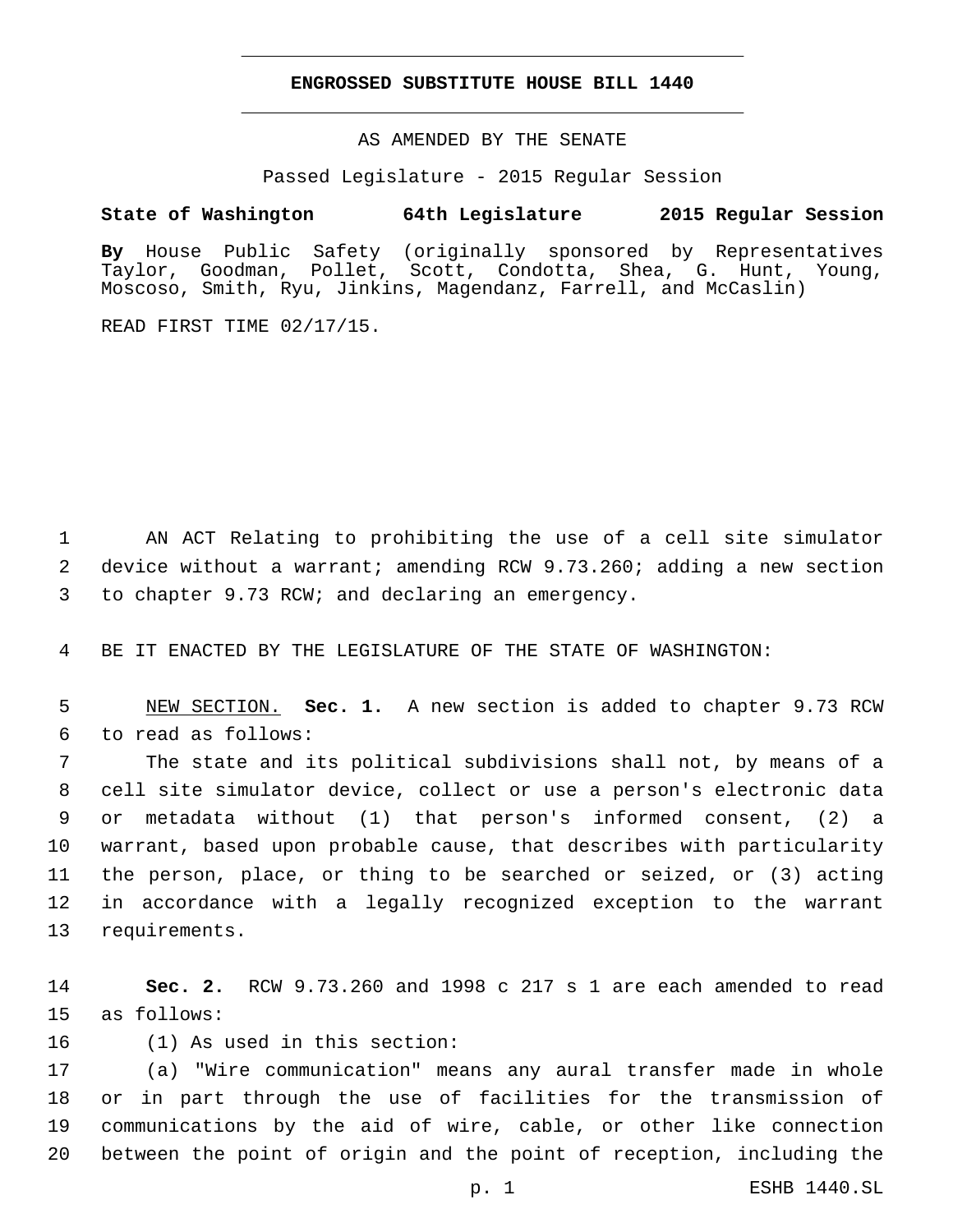use of such connection in a switching station, furnished or operated by any person engaged in providing or operating such facilities for the transmission of intrastate, interstate, or foreign communications, and such term includes any electronic storage of such 5 communication.

 (b) "Electronic communication" means any transfer of signs, signals, writing, images, sounds, data, or intelligence of any nature transmitted in whole or in part by a wire, radio, electromagnetic, photoelectronic, or photo-optical system, but does not include:

10 (i) Any wire or oral communication;

 (ii) Any communication made through a tone-only paging device; or 12 (iii) Any communication from a tracking device, but solely to the 13 extent the tracking device is owned by the applicable law enforcement 14 agency.

 (c) "Electronic communication service" means any service that provides to users thereof the ability to send or receive wire or 17 electronic communications.

 (d) "Pen register" means a device that records or decodes electronic or other impulses that identify the numbers dialed or otherwise transmitted on the telephone line to which such device is attached, but such term does not include any device used by a provider or customer of a wire or electronic communication service for billing, or recording as an incident to billing, for communications services provided by such provider or any device used by a provider or customer of a wire communication service for cost accounting or other like purposes in the ordinary course of its business.27

 (e) "Trap and trace device" means a device that captures the incoming electronic or other impulses that identify the originating number of an instrument or device from which a wire or electronic 31 communication was transmitted.

 (f) "Cell site simulator device" means a device that transmits or 33 receives radio waves for the purpose of conducting one or more of the following operations: (i) Identifying, locating, or tracking the movements of a communications device; (ii) intercepting, obtaining, accessing, or forwarding the communications, stored data, or metadata of a communications device; (iii) affecting the hardware or software operations or functions of a communications device; (iv) forcing transmissions from or connections to a communications device; (v) denying a communications device access to other communications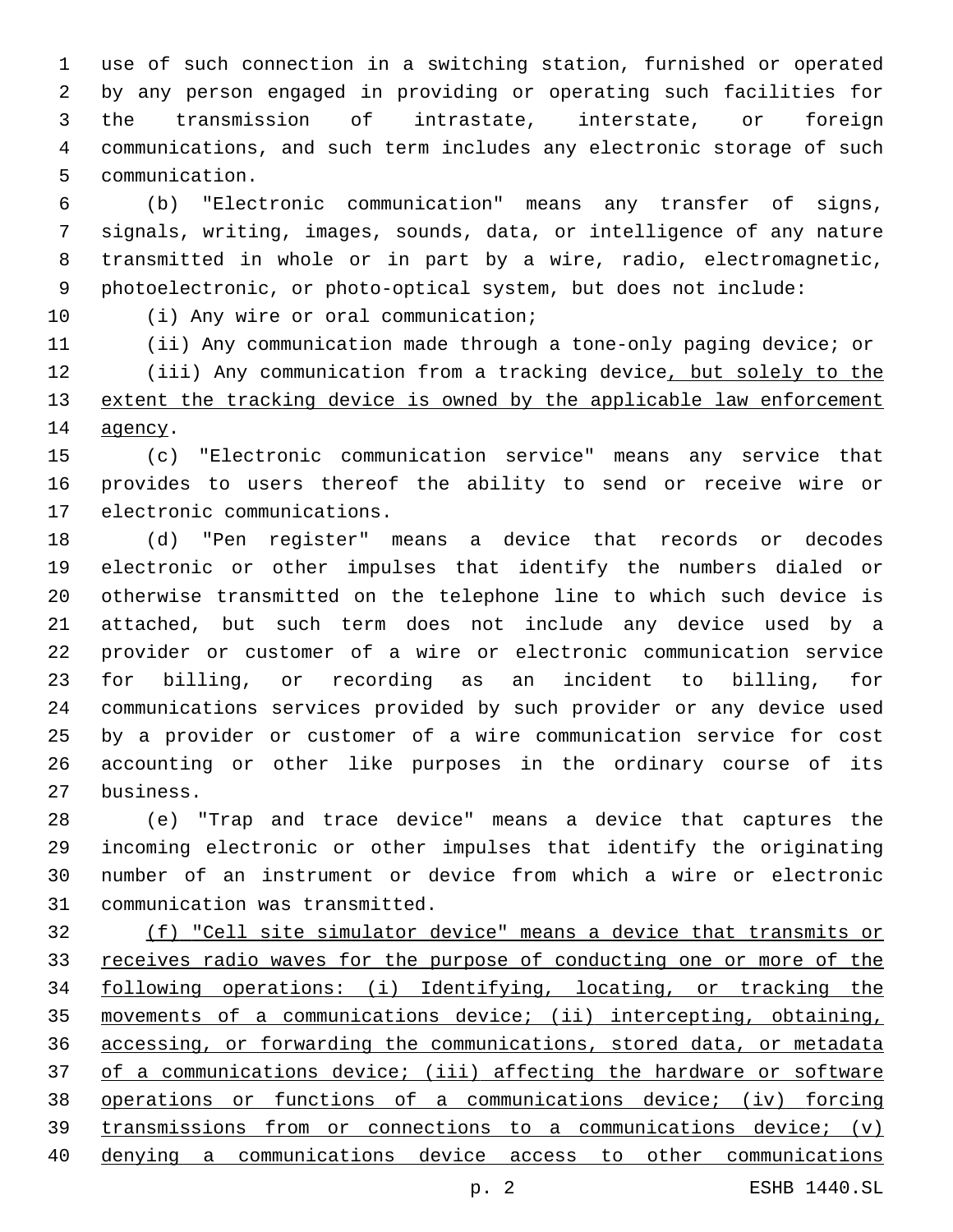devices, communications protocols, or services; or (vi) spoofing or simulating a communications device, cell tower, cell site, or service, including, but not limited to, an international mobile subscriber identity catcher or other invasive cell phone or telephone surveillance or eavesdropping device that mimics a cell phone tower and sends out signals to cause cell phones in the area to transmit their locations, identifying information, and communications content, or a passive interception device or digital analyzer that does not send signals to a communications device under surveillance. A cell site simulator device does not include any device used or installed by an electric utility, as defined in RCW 19.280.020, solely to the extent such device is used by that utility to measure electrical usage, to provide services to customers, or to operate the electric 14 grid.

15 (2) No person may install or use a pen register  $((\theta \cdot \mathbf{r}))_+$  trap and 16 trace device, or cell site simulator device without a prior court order issued under this section except as provided under subsection 18 (6) of this section or RCW 9.73.070.

 (3) A law enforcement officer may apply for and the superior court may issue orders and extensions of orders authorizing the 21 installation and use of pen registers  $((and))_L$  trap and trace devices, and cell site simulator devices as provided in this section. The application shall be under oath and shall include the identity of the officer making the application and the identity of the law enforcement agency conducting the investigation. The applicant must certify that the information likely to be obtained is relevant to an ongoing criminal investigation being conducted by that agency.

 (4) If the court finds that the information likely to be obtained by such installation and use is relevant to an ongoing criminal investigation and finds that there is probable cause to believe that 31 the pen register  $((eF))_t$  trap and trace device, or cell site simulator device will lead to obtaining evidence of a crime, contraband, fruits of crime, things criminally possessed, weapons, or other things by means of which a crime has been committed or reasonably appears about to be committed, or will lead to learning the location of a person who is unlawfully restrained or reasonably believed to be a witness in a criminal investigation or for whose arrest there is probable cause, the court shall enter an ex parte 39 order authorizing the installation and use of a pen register ( $(e<sup>F</sup>)$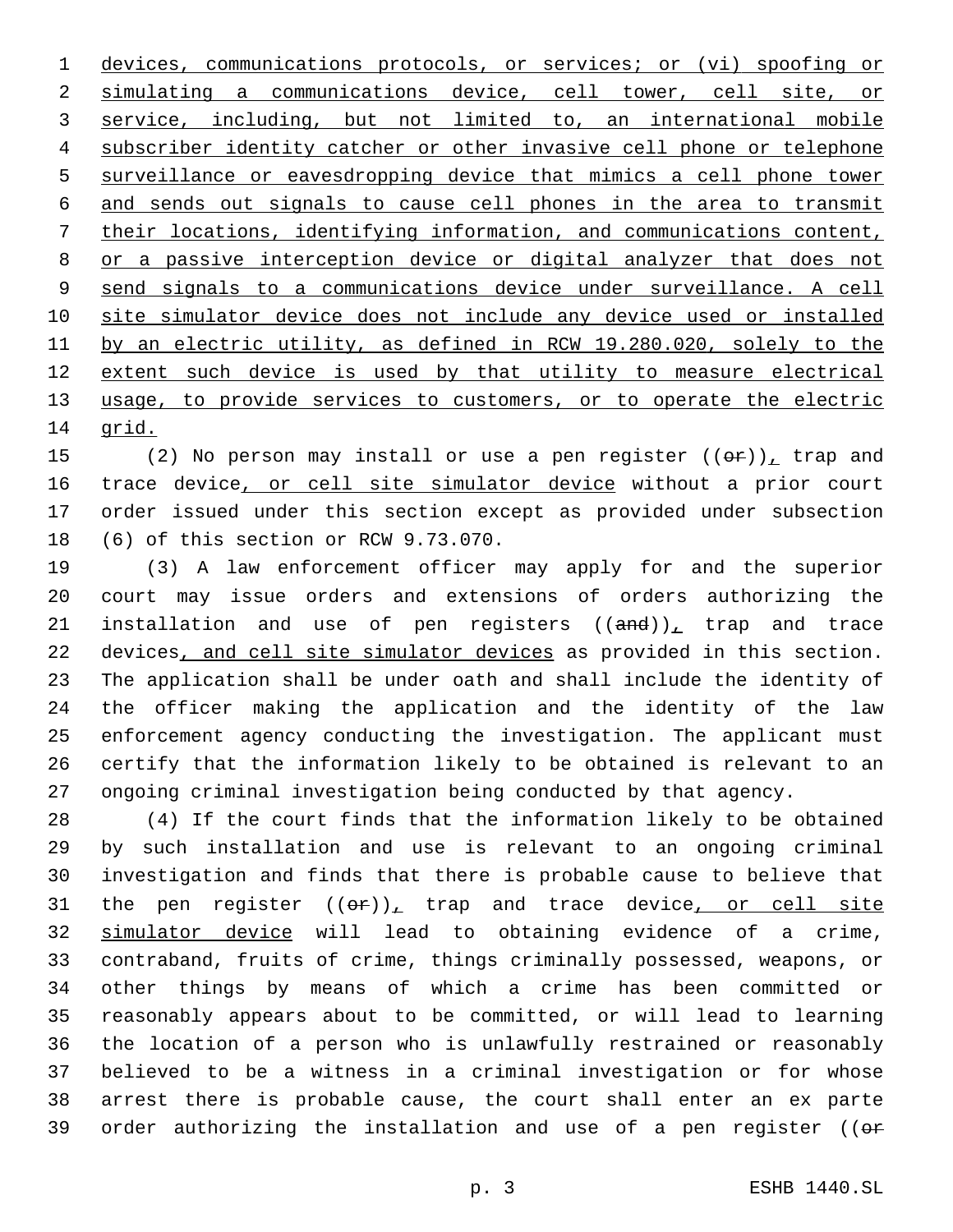1  $a)$ , trap and trace device, or cell site simulator device. The order 2 shall specify:

 (a)(i) In the case of a pen register or trap and trace device, 4 the identity, if known, of the person to whom is leased or in whose name is listed the telephone line to which the pen register or trap and trace device is to be attached; or

 (ii) In the case of a cell site simulator device, the identity, if known, of (A) the person to whom is subscribed or in whose name is subscribed the electronic communications service utilized by the device to which the cell site simulator device is to be used and (B) the person who possesses the device to which the cell site simulator 12 device is to be used;

 (b) The identity, if known, of the person who is the subject of 14 the criminal investigation;

 (c)(i) In the case of a pen register or trap and trace device, 16 the number and, if known, physical location of the telephone line to which the pen register or trap and trace device is to be attached and, in the case of a trap and trace device, the geographic limits of 19 the trap and trace order; or

20 (ii) In the case of a cell site simulator device: (A) The telephone number or other unique subscriber account number identifying the wire or electronic communications service account used by the device to which the cell site simulator device is to be attached or used; (B) if known, the physical location of the device 25 to which the cell site simulator device is to be attached or used; 26 (C) the type of device, and the communications protocols being used by the device, to which the cell site simulator device is to be attached or used; (D) the geographic area that will be covered by the cell site simulator device; (E) all categories of metadata, data, or information to be collected by the cell site simulator device from the targeted device including, but not limited to, call records and geolocation information; (F) whether or not the cell site simulator device will incidentally collect metadata, data, or information from any parties or devices not specified in the court order, and if so, what categories of information or metadata will be collected; and (G) any disruptions to access or use of a communications or internet access network that may be created by use of the device; and

 (d) A statement of the offense to which the information likely to 39 be obtained by the pen register  $((\theta \cdot \mathbf{r}))$ , trap and trace device, or 40 cell site simulator device relates.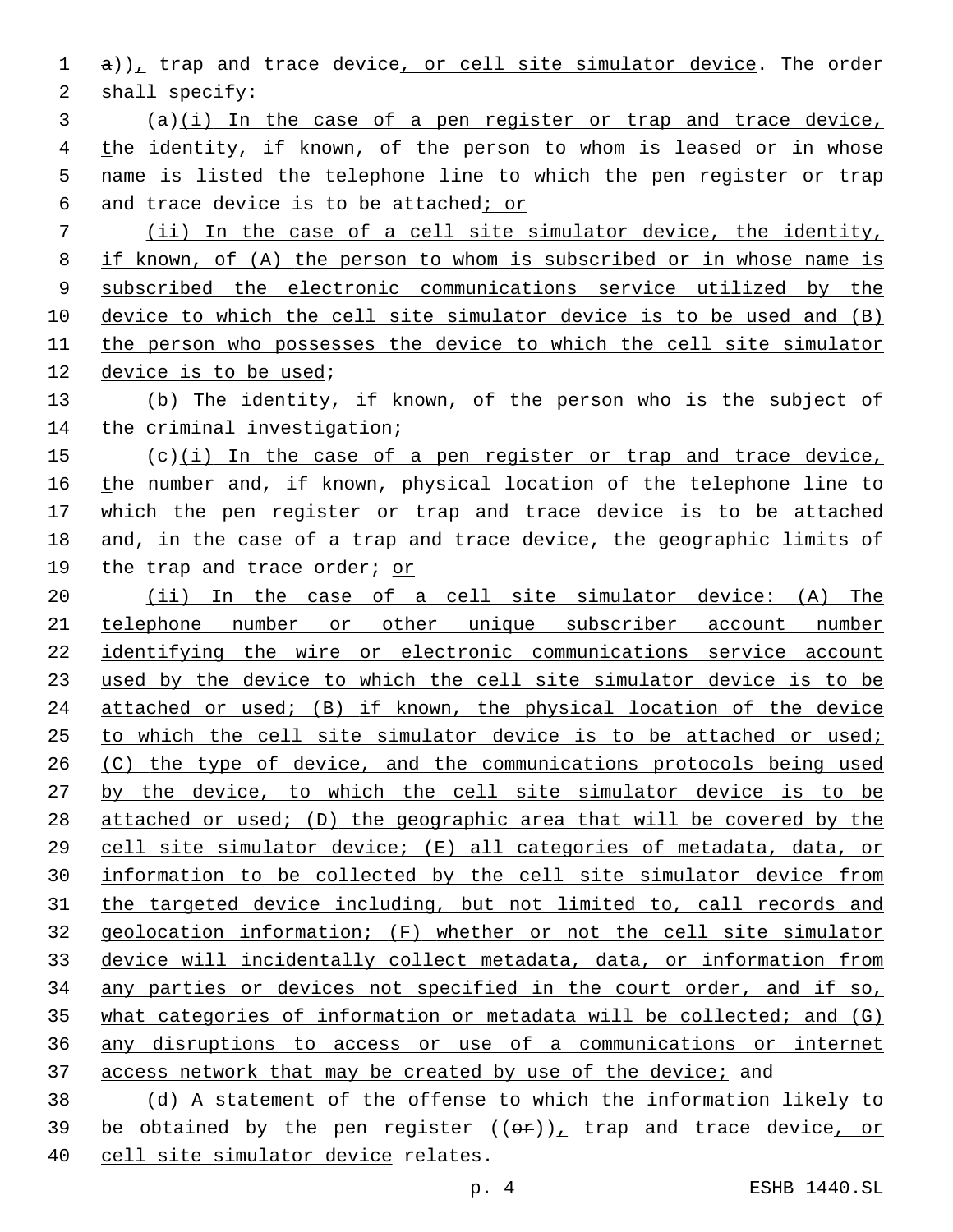The order shall direct, if the applicant has requested, the furnishing of information, facilities, and technical assistance 3 necessary to accomplish the installation of the pen register  $((\theta \hat{r}))_T$  trap and trace device, or cell site simulator device. An order issued under this section shall authorize the installation and use of a: (i) Pen register or a trap and trace device for a period not to exceed sixty days; and (ii) a cell site simulator device for sixty days. An extension of the original order may only be granted upon: A new application for an order under subsection (3) of this section; and a showing that there is a probability that the information or items sought under this subsection are more likely to be obtained under the extension than under the original order. No extension beyond the first extension shall be granted unless: There is a showing that there is a high probability that the information or items sought under this subsection are much more likely to be obtained under the 16 second or subsequent extension than under the original order; and there are extraordinary circumstances such as a direct and immediate danger of death or serious bodily injury to a law enforcement officer. The period of extension shall be for a period not to exceed 20 sixty days.

 An order authorizing or approving the installation and use of a 22 pen register  $((\theta \cdot \hat{a}))$ , trap and trace device, or cell site simulator 23 device shall direct that the order be sealed until otherwise ordered by the court and that the person owning or leasing the line to which 25 the pen register  $((\theta \cdot \mathbf{r}))_+$  trap and trace device, and cell site 26 simulator devices is attached or used, or who has been ordered by the court to provide assistance to the applicant, not disclose the 28 existence of the pen register  $((\theta \hat{r}))_L$  trap and trace device, or cell 29 site simulator device or the existence of the investigation to the listed subscriber or to any other person, unless or until otherwise 31 ordered by the court.

 (5) Upon the presentation of an order, entered under subsection (4) of this section, by an officer of a law enforcement agency authorized to install and use a pen register under this chapter, a provider of wire or electronic communication service, landlord, custodian, or other person shall furnish such law enforcement officer forthwith all information, facilities, and technical assistance necessary to accomplish the installation of the pen register unobtrusively and with a minimum of interference with the services that the person so ordered by the court accords the party with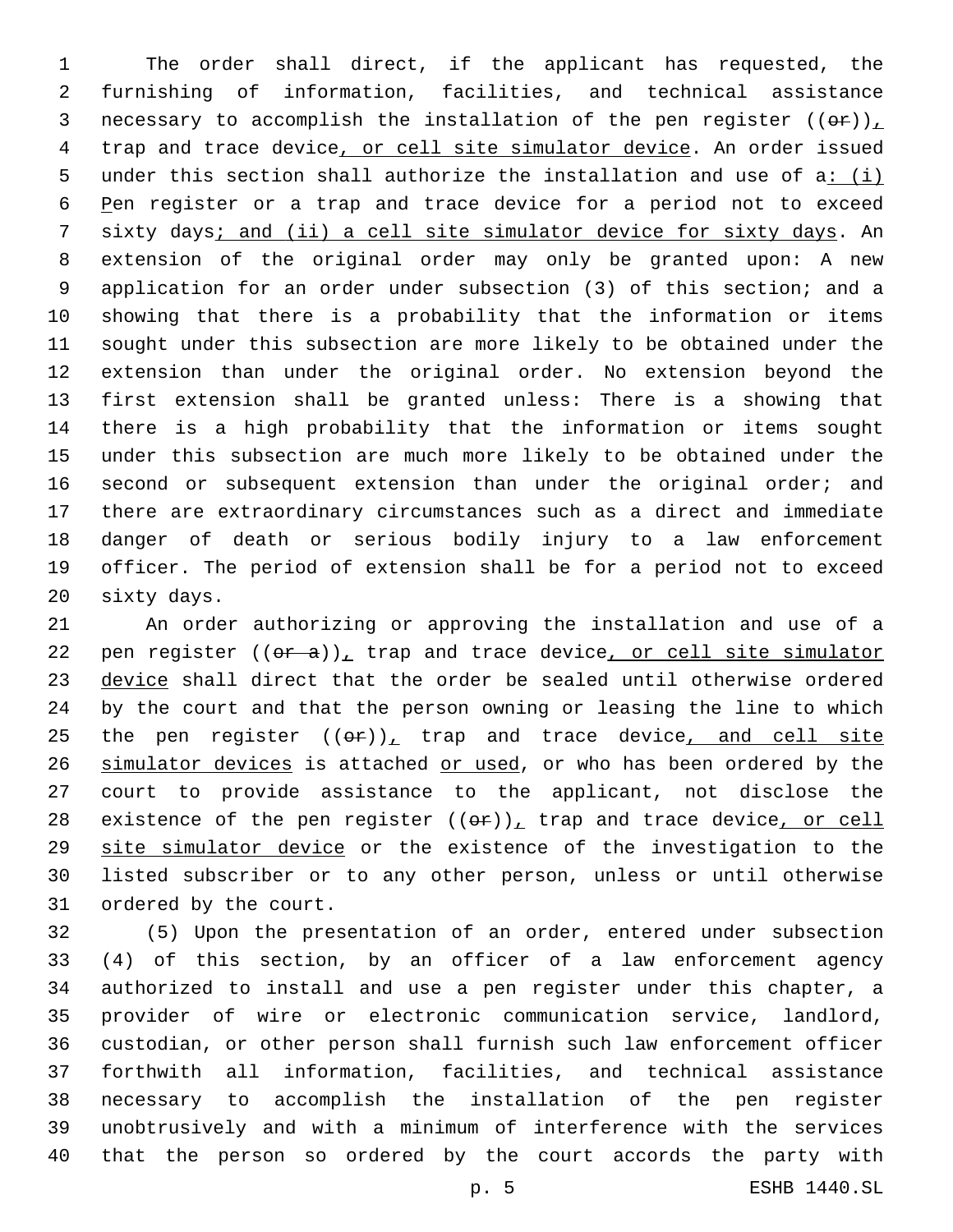respect to whom the installation and use is to take place, if such assistance is directed by a court order as provided in subsection (4) 3 of this section.

 Upon the request of an officer of a law enforcement agency authorized to receive the results of a trap and trace device under this chapter, a provider of a wire or electronic communication service, landlord, custodian, or other person shall install such device forthwith on the appropriate line and shall furnish such law enforcement officer all additional information, facilities, and technical assistance including installation and operation of the device unobtrusively and with a minimum of interference with the services that the person so ordered by the court accords the party with respect to whom the installation and use is to take place, if such installation and assistance is directed by a court order as provided in subsection (4) of this section. Unless otherwise ordered by the court, the results of the trap and trace device shall be furnished to the officer of a law enforcement agency, designated in the court order, at reasonable intervals during regular business 19 hours for the duration of the order.

 A provider of a wire or electronic communication service, landlord, custodian, or other person who furnishes facilities or technical assistance pursuant to this subsection shall be reasonably compensated by the law enforcement agency that requests the facilities or assistance for such reasonable expenses incurred in 25 providing such facilities and assistance.

 No cause of action shall lie in any court against any provider of a wire or electronic communication service, its officers, employees, agents, or other specified persons for providing information, facilities, or assistance in accordance with the terms of a court order under this section. A good faith reliance on a court order under this section, a request pursuant to this section, a legislative authorization, or a statutory authorization is a complete defense against any civil or criminal action brought under this chapter or 34 any other law.

 (6)(a) Notwithstanding any other provision of this chapter, a law enforcement officer and a prosecuting attorney or deputy prosecuting attorney who jointly and reasonably determine that there is probable cause to believe that an emergency situation exists that involves immediate danger of death or serious bodily injury to any person that 40 requires the installation and use of a pen register  $((\theta \cdot \hat{a}))_T$  trap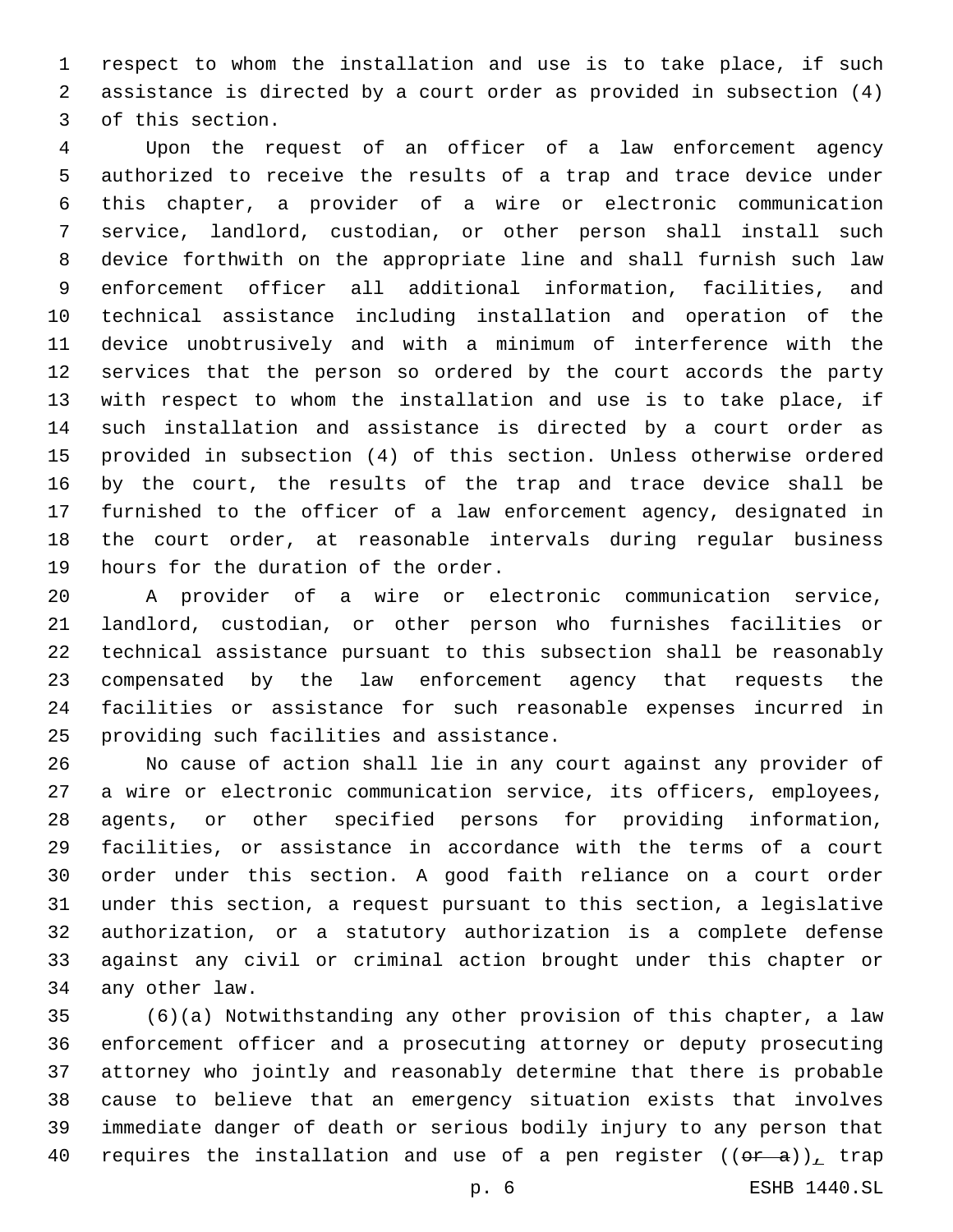and trace device, or cell site simulator device before an order authorizing such installation and use can, with due diligence, be obtained, and there are grounds upon which an order could be entered under this chapter to authorize such installation and use, may have 5 installed and use a pen register  $((eF))_t$  trap and trace device, or cell site simulator device if, within forty-eight hours after the installation has occurred, or begins to occur, an order approving the installation or use is issued in accordance with subsection (4) of this section. In the absence of an authorizing order, such use shall immediately terminate when the information sought is obtained, when the application for the order is denied or when forty-eight hours 12 have lapsed since the installation of the pen register  $((\theta \cdot \mathbf{r}))_+$  trap 13 and trace device, or cell site simulator device, whichever is earlier. If an order approving the installation or use is not obtained within forty-eight hours, any information obtained is not admissible as evidence in any legal proceeding. The knowing installation or use by any law enforcement officer of a pen register  $((\theta \cdot \mathbf{r}))$ , trap and trace device, or cell site simulator device pursuant to this subsection without application for the authorizing order within forty-eight hours of the installation shall constitute a violation of this chapter and be punishable as a gross misdemeanor. A provider of a wire or electronic service, landlord, custodian, or other person who furnished facilities or technical assistance pursuant to this subsection shall be reasonably compensated by the law enforcement agency that requests the facilities or assistance for such reasonable expenses incurred in providing such facilities and 27 assistance.

 (b) A law enforcement agency that authorizes the installation of 29 a pen register  $((e^{\alpha})^2)$ , trap and trace device, or cell site simulator device under this subsection (6) shall file a monthly report with the administrator for the courts. The report shall indicate the number of authorizations made, the date and time of each authorization, whether a court authorization was sought within forty-eight hours, and whether a subsequent court authorization was granted.

 (c) A law enforcement agency authorized to use a cell site simulator device in accordance with this section must: (i) Take all steps necessary to limit the collection of any information or metadata to the target specified in the applicable court order; (ii) take all steps necessary to permanently delete any information or metadata collected from any party not specified in the applicable